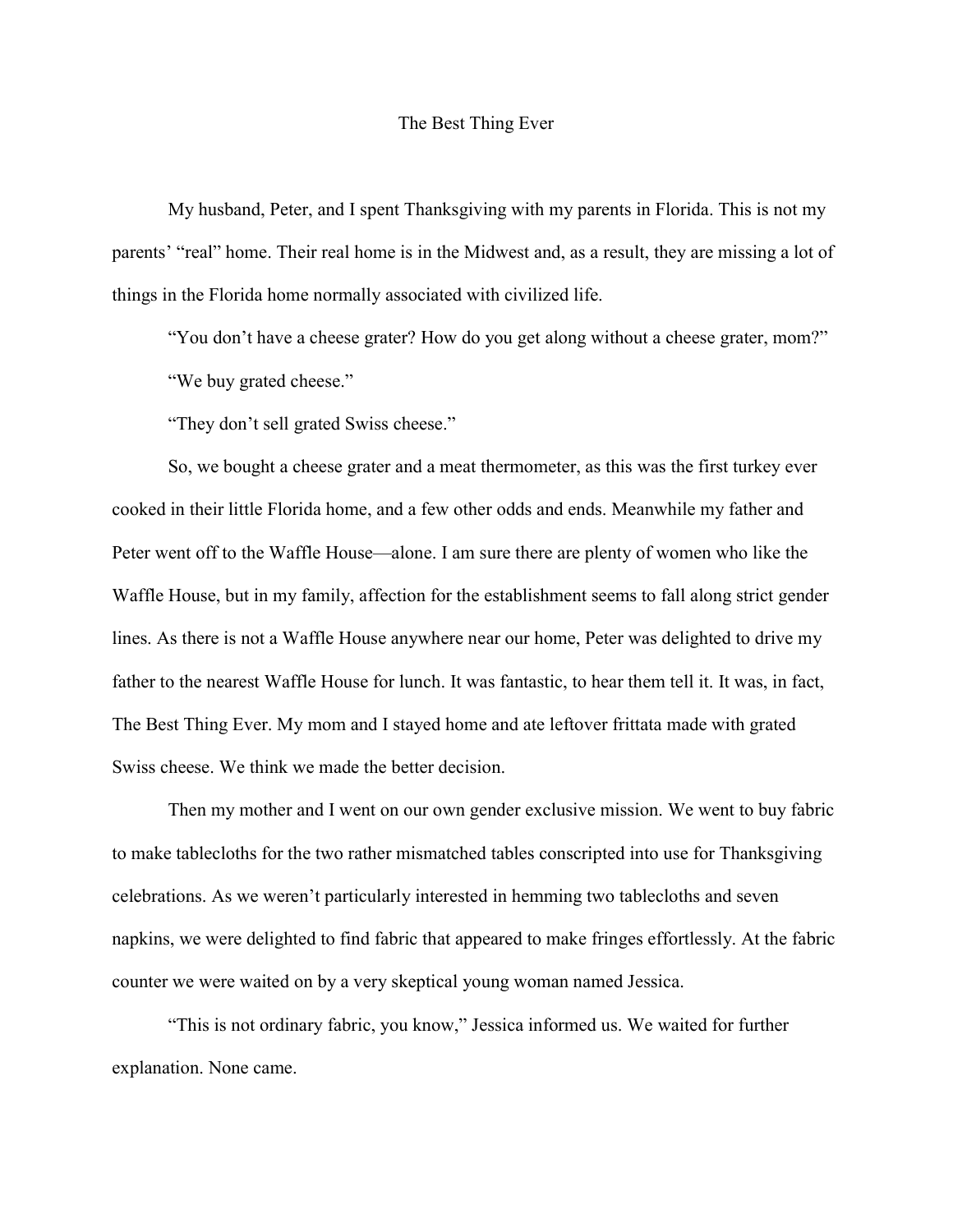"We aren't going to sew anything with it," I offered, hoping to allay her concerns. "We're just going to make tablecloths."

"It won't work," Jessica insisted. "It will unravel."

"We actually want it to fray," I reassured Jessica, wondering if every purchase in the fabric department was so severely vetted.

"This is fabric for embroidery," Jessica continued.

"Oh!" my mother said, in an attempt to appear interested. "What do they make with it?" I was dubious this line of inquiry was going to win Jessica over, but I admired my mother for trying.

"I don't know…" I could see Jessica was worried my mother might know more about this than she thought. "Old women use it for some kind of embroidery."

"Oh! My mother said cheerfully, "women my age."

"No," Jessica said. "Not that old."

My fit and energetic eighty-something-year-old mother looked a little taken aback.

My mother asked what sorts of things these women (these old women who were much younger than she was) made with the fabric, but this seemed to be more information that Jessica was willing to divulge. She struggled for a few moments, trying to describe what was done with the unusual fabric.

"They make blankets," she finally concluded.

I tried to imagine embroidered blankets and failed. "Well, that's okay," I persisted. "We're just going to make a couple of tablecloths!"

Only after considerably more reassurance did Jessica relent and begin cutting our fabric. We brought the fabric home and made two tablecloths without incident.